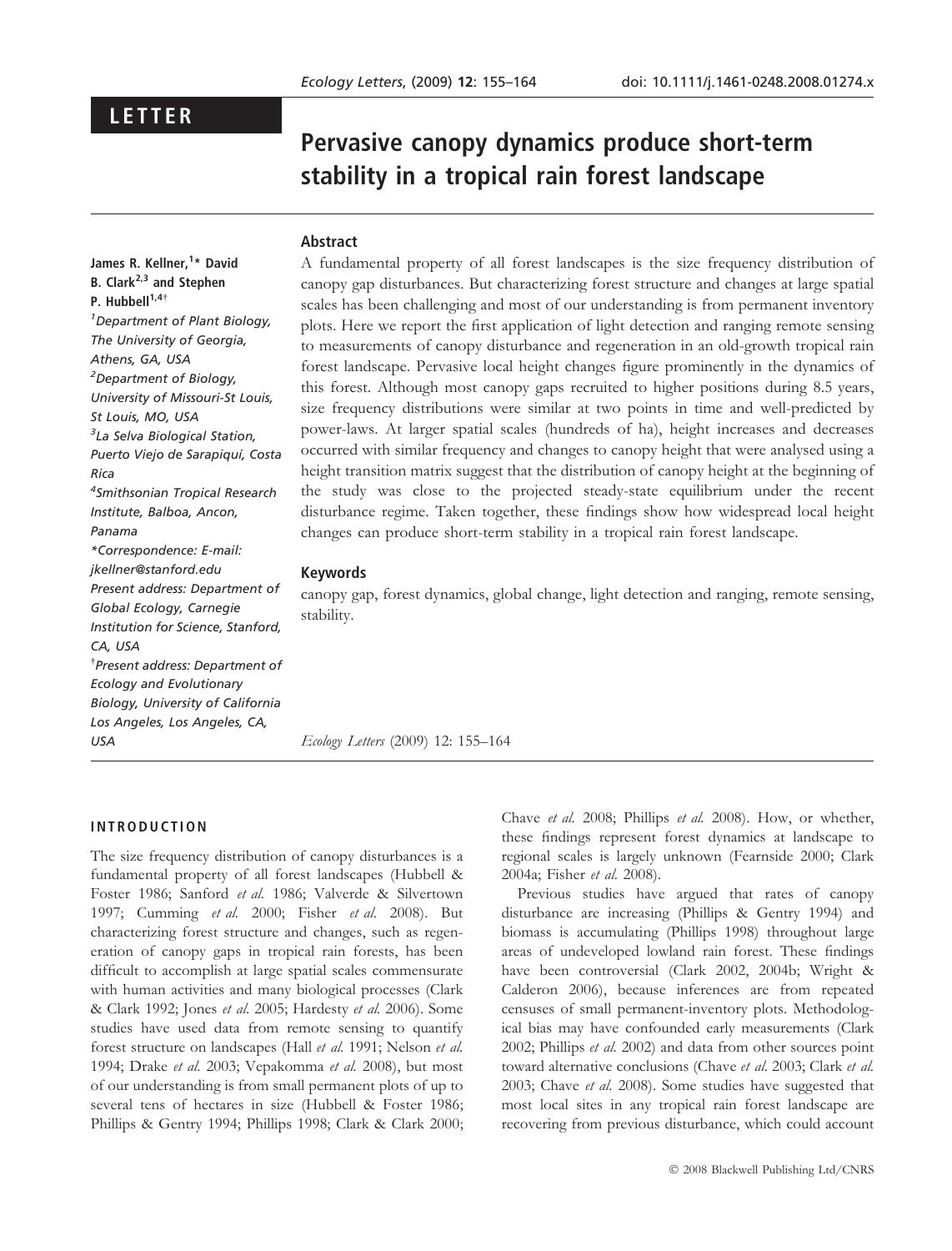for observations of increasing biomass (Fearnside 2000; Clark 2004a; Körner 2004; Chave et al. 2008). A recent study demonstrated that local sampling within field-based plots may not produce unbiased estimates of regional forest dynamics (Fisher et al. 2008). Whether or not plots provide representative samples depends on the spatial distribution and sizes of canopy gaps at large spatial scales and the size of the area sampled within plots (Fisher et al. 2008).

Remote sensing has been used to measure forest structure in temperate and tropical ecosystems (Hall et al. 1991; Nelson et al. 1994; Clark et al. 2004a,b,c; Vepakomma et al. 2008). Many of these approaches have used relatively conspicuous features to identify large disturbance patches (Nelson et al. 1994; Chambers et al. 2007) or biological invasions (Asner et al. 2008) and typically provide estimates from a single point in time. However, recent developments in the capacity of airborne light detection and ranging (LiDAR) enable precise measurements of forest structure and changes, providing opportunities to characterize dynamics of forest ecosystems on landscapes (Asner et al. 2008; Vepakomma et al. 2008). By recording the return-time of reflected laser pulses, aircraft-mounted LiDAR systems provide measurements of canopy height and ground elevation and the vertical and horizontal distribution of biomass. These data can be used to generate spatiallyreferenced, extensive and fine-grained vegetation height measurements that are objectively acquired, facilitating measurements of the forest canopy that are difficult to obtain from a ground-based perspective.

We quantified the structure and dynamics of an oldgrowth tropical rain forest landscape using data collected 8.5 years apart from two LiDAR systems. Data from each system were processed to generate imagery with 5 m spatial resolution, where each 5 m pixel contained a local height estimate that corresponded to traditional interpretations of canopy height used in studies of forest dynamics (c.f. Brokaw 1982). We used these data to characterize size frequency distributions of forest canopy gaps and to determine whether a tropical rain forest landscape was close to steady-state equilibrium with the recent disturbance regime.

#### REMOTE MEASUREMENT OF FOREST STRUCTURE AND DYNAMICS

The study was conducted in 444 ha of old-growth rain forest at the La Selva Biological Station, in the Atlantic lowlands of Costa Rica (Fig. 1). The site is classified as Tropical Wet Forest in the Holdridge life-zone system and receives  $c$ . 4 m of rainfall annually. Mean monthly temper-



Figure 1 La Selva, Costa Rica. Land use history and locations of field plots and light detection and ranging (LiDAR) coverage. The site has a mixed history of historical land use, including cleared or developed areas, selectively logged forest, old-growth forest, current and abandoned plantations or pastures, second-growth forests and swamps. Remote sensing data were collected in 1997 (rectangular area) and 2006 (entire area). Analyses were restricted to the oldgrowth forest.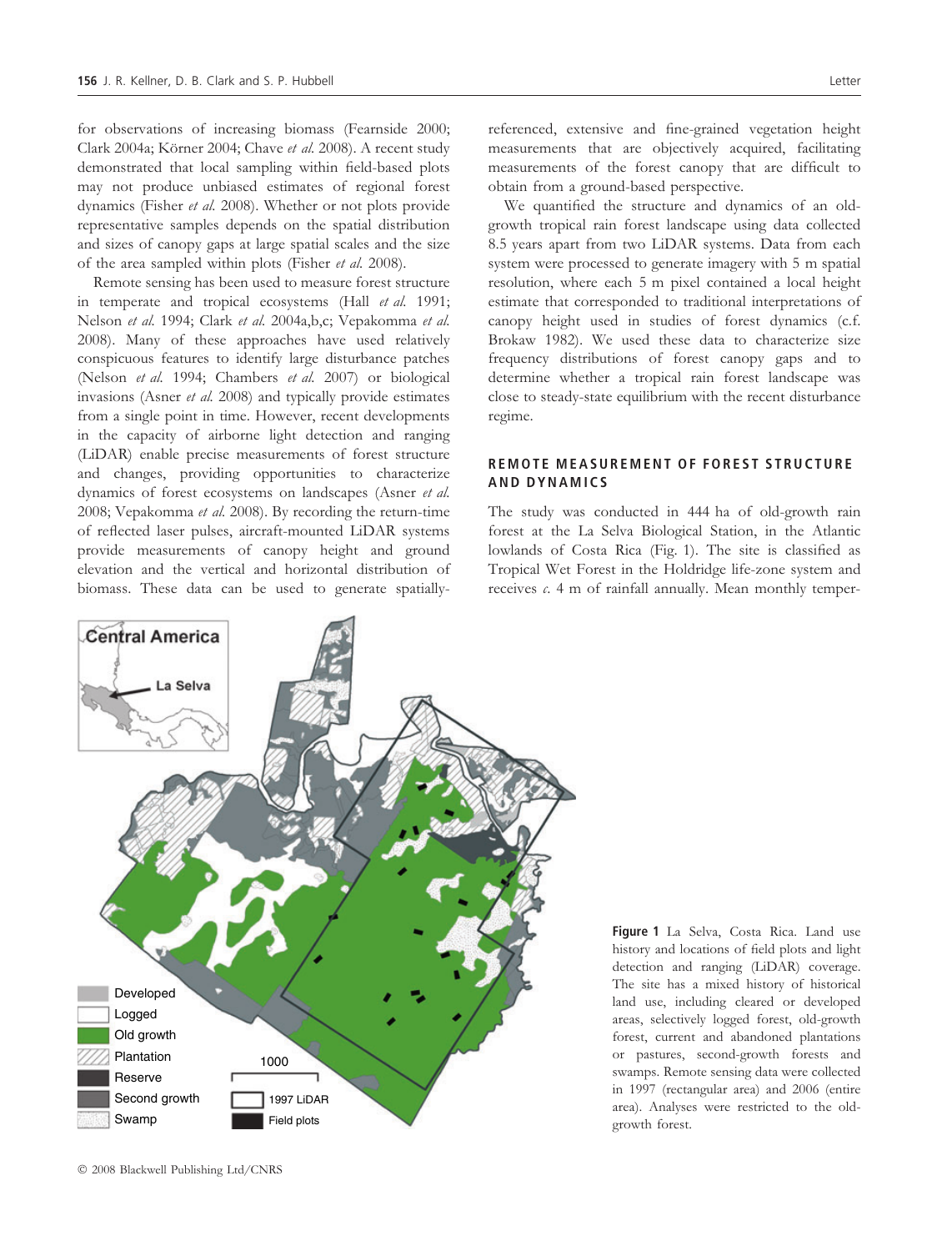ature is 26  $^{\circ}$ C and relief ranges from 41–142 m on highly weathered Oxisols (Kleber et al. 2007). Mean canopy height is 20.3 m  $\pm$  6.9 m SD and the density of stems  $\geq$  10 cm diameter in terre firme old-growth is  $504 \pm 22$  individuals ha<sup>-1</sup> (Clark & Clark 2000). Estimated above-ground biomass is 160.5  $\pm$  4.2 Mg ha<sup>-1</sup> (Clark & Clark 2000). Most of the study site is on undulating upland plateaus for which there is no evidence of extensive historical forest clearing (Kennedy & Horn 2008). A detailed site description is in McDade et al. (1994).

We quantified forest structure and dynamics using data collected 8.5 years apart from two LiDAR systems. The FLI-MAP system (John E. Chance and Associates, Lafayette, Louisiana, USA) and Leica ALS50 (Cognocarta GIS LLC, San Jose, Costa Rica) are discrete pulse, scanning laser altimeters. Data were collected for 444 ha of old-growth tropical rain forest on September 12–13, 1997 (Clark et al. 2004c) and March 13–14, 2006, respectively. We processed LiDAR data to generate 5 m raster canopy surface models (digital surface model, DSM). Each 5 m pixel contained the mean of all elevation measurements within the given pixel, so that local height estimates would correspond to traditional interpretations of canopy height used in defining gap vs. non-gap areas (Brokaw 1982). To estimate canopy height above ground, we generated raster ground surfaces with 5 m spatial resolution (digital terrain model, DTM) and subtracted the respective DTM from DSM elevation to produce digital canopy models. For the FLI-MAP system, we resampled the 1 m DTM generated by Clark et al. (2004c) to 5 m using nearest-neighbour resampling. For the Leica ALS50 we generated a 5 m DTM by applying a natural neighbour interpolation to point elevation estimates that were classified as ground elevation. Because occasional interpolation errors in the DTM will influence canopy height estimates (Vepakomma et al. 2008), we excluded 11 pixels in 1997 and 72 pixels in 2006 with negative canopy height estimates and our analyses are based on the remaining 177 750 observations. We used data from extensive field surveys to establish that LiDAR DTM estimates are precise and accurate within the old-growth study area. The relationship between field and LiDAR estimates of ground elevation in 2006 is: field measured elevation (m) =  $0.999 \times$  LiDAR predicted elevation (m) – 0.406 m,  $P_{\text{intercept}} < 0.001$   $P_{\text{slope}} < 0.001$ ,  $r^2 =$ 0.994, root mean squared error (RMSE) =  $1.85$  m.

To quantify forest dynamics using data from LiDAR, we calculated height changes within 5 m grid cells using LiDAR imagery from 1997 and 2006 and examined the distribution of canopy height change and properties of the transition matrix, A, for 1 m canopy height classes between 0 and 56 m throughout old-growth forest at La Selva. To calculate canopy height changes, we first coregistered LiDAR imagery from 1997 and 2006 using a geographic information system.

The correction was an affine transformation applied to six control points that were well-distributed throughout the oldgrowth study area. Overall RMSE was 1.24 m (i.e. smaller than the 5 m side length of a single pixel). We then subtracted 1997 from 2006 canopy elevation to produce a model of canopy height change.

The distribution of canopy height change can be used to infer the dynamics of disturbance and regeneration that are operating at large spatial scales. If most local sites are recovering from a previous disturbance, the distribution could be right skewed, as more sites would increase than decrease in height. This could occur, for example, if the oldgrowth landscape at La Selva is embedded within a larger historical disturbance patch that predates the first census from which recovery is still underway (Nelson et al. 1994; Fearnside 2000; Clark 2004a; Körner 2004). In contrast, a landscape that has experienced catastrophic disturbance between height measurements could have a left-skewed distribution of canopy height change, as height losses would occur more frequently than increases under this scenario. This could occur if mortality rates were increasing through time (e.g. Phillips & Gentry 1994), or if disturbance events over the transition interval caused widespread canopy damage. Finally, if the dynamics of disturbance and regeneration are close to the steady-state expectation, height increases and decreases should occur with similar frequency and the distribution of canopy height change would be symmetric with a mean close to zero.

We calculated the steady-state distribution of canopy height under the recent 8.5 year disturbance regime by solving for the dominant right-hand eigenvector of a height transition matrix, A (Caswell 2000). The A matrix has dimensions  $56 \times 56$ , one column and row for each 1 m height class. Elements of the A matrix integrate growth and lateral filling, mortality and branch loss that characterize forest dynamics. Each column and row combination contains the empirically estimated probability that the height class at column  $i$  will enter the height class at row  $j$  over the 8.5 year transition interval. Thus, columns of the A matrix can be interpreted as prospective height transition probabilities, because they represent the likelihood of occupying future states, given a current height class (Fig. 2). In contrast, rows of the A matrix can be interpreted as retrospective projections of height transitions, because they describe probabilities of occupying past states, given a height class (Fig. 2). An aggregation of the A matrix is in Table 1 and the full transition matrix is in Appendix S1.

Calculation of the dominant right-hand eigenvector associated with the height transition matrix produces the projected distribution of canopy height associated with dynamics over the recent 8.5 year interval. Because our analysis is based on two time points, differences between the observed distributions of canopy height and the steady state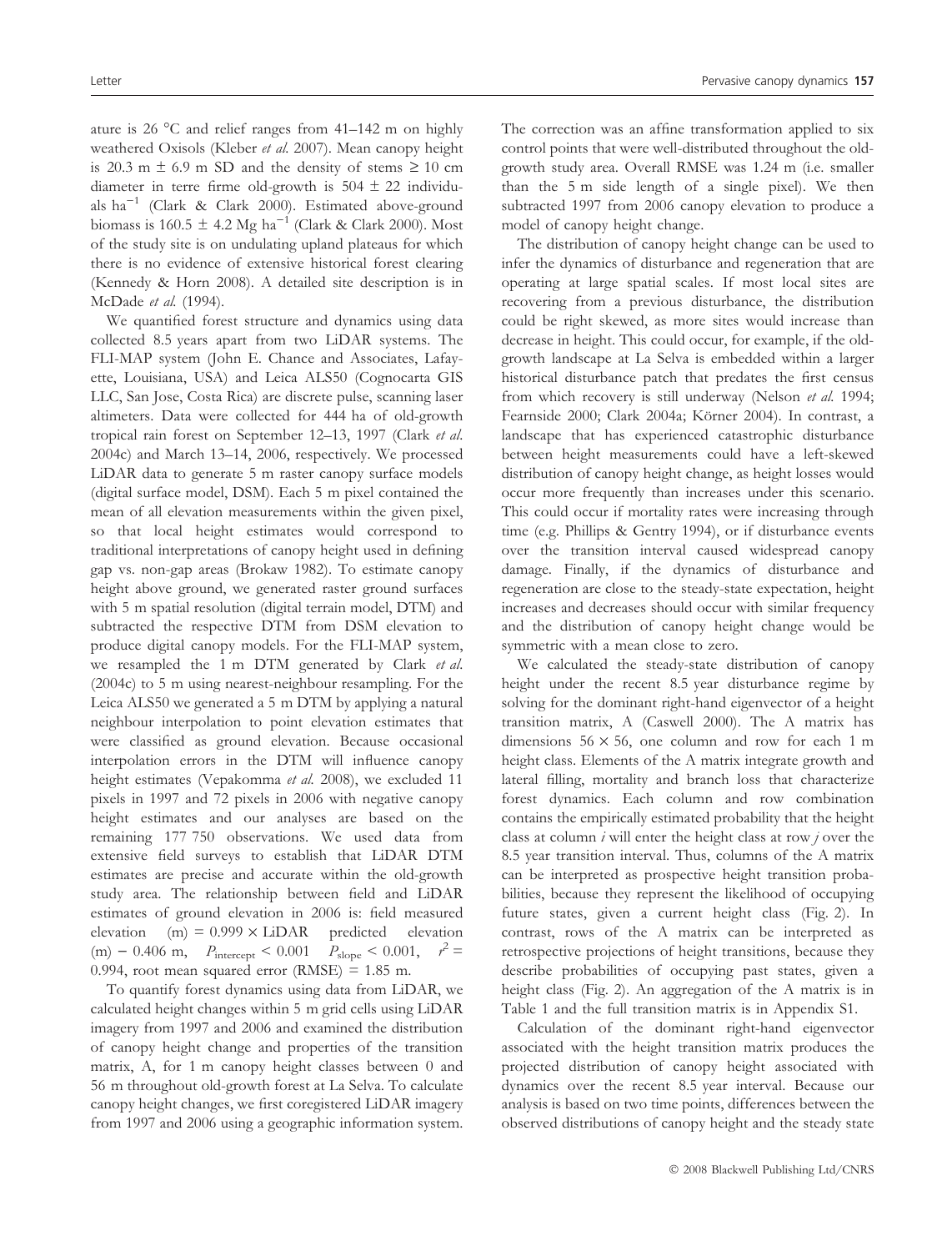Retrospective

 $2<sub>m</sub>$ 

 $0.06$ 

 $\circ$ 

Probability of canopy height transition



 $\overline{0}$  $10$  $20$ 30 40 50 60  $\Omega$  $10$  $20$ 30 40 50 60  $10<sub>m</sub>$  $10<sub>m</sub>$ œ.  $\overline{a}$  $\sqrt{2}$  $\Omega$  $10$ 20  $30^{\circ}$  $40$ 50 60  $\Omega$  $10$  $20$ 30  $40$ 50 60  $0.1$  $0.09$  $20<sub>m</sub>$  $20<sub>m</sub>$  $\Omega$  $\overline{a}$  $10$  $\overline{20}$ 50 60  $10$  $20$ 50 60  $\Omega$ 30  $40$  $\theta$  $30$  $40$  $0.09$  $0.09$ **Roador**  $30<sub>m</sub>$  $30<sub>m</sub>$  $\Omega$  $10$  $20$  $30^{\circ}$  $40$ 50 60  $10$  $20$ 50  $\Omega$  $\overline{0}$  $\overline{\mathcal{R}}$ 60  $0.16$  $0.1^{\circ}$  $\circ$ 40 m 40 m  $\Omega$  $10$  $20$  $30$  $50$  $\overline{30}$  $40$ 60  $\overline{0}$  $10$  $20$ 40  $50$ 60 Canopy height (m) Canopy height (m)

 $0.05$ 

Prospective

 $2<sub>m</sub>$ 

Figure 2 Probabilities of canopy height class transitions in an oldgrowth tropical rain forest. Data are from columns or rows of a canopy height transition matrix for 444 ha of old-growth tropical rain forest. Right column contains prospective height transition probabilities and left column contains retrospective transition probabilities. These probabilities estimate the likelihood of occupying a future or past height class, given a current height class. Current height classes for each panel are indicated by text labels and vertical dashed lines.

Table 1 An aggregation of the canopy height transition matrix

| expectation can only decrease through time. We therefore                                                                                              |
|-------------------------------------------------------------------------------------------------------------------------------------------------------|
| compared the steady-state distribution of canopy height                                                                                               |
| under the recent disturbance regime to the observed height                                                                                            |
| distribution at the beginning of our study in 1997. If these                                                                                          |
| two distributions are similar, it suggests that canopy height                                                                                         |
| at the beginning of the study was consistent with steady-                                                                                             |
| state dynamics. To evaluate the effect of sampling on the                                                                                             |
| projected steady-state distribution, we used a nonparametric                                                                                          |
| bootstrap simulation. Each iteration randomly sampled                                                                                                 |
| $n$ height transitions with replacement, where $n$ is equal to                                                                                        |
| the observed number of height transitions in our data                                                                                                 |
| $(n = 177 750)$ . We then generated the height transition                                                                                             |
| matrix and calculated the steady-state distribution of canopy                                                                                         |
| height. This procedure was repeated 2000 times to generate                                                                                            |
| a confidence interval for the projected steady-state equilib-                                                                                         |
| rium. This analysis assumes that 5 m grid cells have                                                                                                  |
| independent height dynamics and that canopy height                                                                                                    |
| changes can be modeled by a simple Markov process. That                                                                                               |
| is, the probability of height transition from time $t$ to $t + 1$ is                                                                                  |
| dependent only on the state at time $t$ , but not on previous                                                                                         |
| states. These same assumptions have been made in other                                                                                                |
| analyses of forest dynamics using Markov models (Hubbell                                                                                              |
| & Foster 1986; Hall et al. 1991; Tanaka & Nakashizuka                                                                                                 |
| 1997; Valverde & Silvertown 1997).<br>the contract of the contract of the contract of the contract of the contract of the contract of the contract of |
|                                                                                                                                                       |

We defined canopy gaps by applying Brokaw's (1982) definition to high-resolution LiDAR imagery. Gaps are openings in the forest canopy extending down to an average height  $\leq 2$  m above ground (Brokaw 1982). Data from LiDAR are ideal for distinguishing gap vs. non-gap areas, because they minimize the potential for subjective assessments to influence conclusions (see discussion in Clark &

| 2006             | Canopy height class in 1997 |         |          |           |           |           |           |           |       |                  |
|------------------|-----------------------------|---------|----------|-----------|-----------|-----------|-----------|-----------|-------|------------------|
|                  | $\leq$ 2                    | $2 - 5$ | $5 - 10$ | $10 - 15$ | $15 - 20$ | $20 - 25$ | $25 - 30$ | $30 - 35$ | > 35  | $\boldsymbol{n}$ |
| $\leq$ 2         | 0.061                       | 0.028   | 0.008    | 0.004     | 0.003     | 0.002     | 0.002     | 0.001     | 0.000 | 577              |
| $2 - 5$          | 0.104                       | 0.079   | 0.026    | 0.013     | 0.013     | 0.011     | 0.008     | 0.005     | 0.003 | 2255             |
| $5 - 10$         | 0.270                       | 0.191   | 0.123    | 0.082     | 0.063     | 0.047     | 0.036     | 0.025     | 0.024 | 10 321           |
| $10 - 15$        | 0.309                       | 0.374   | 0.352    | 0.272     | 0.179     | 0.111     | 0.073     | 0.050     | 0.036 | 27 027           |
| $15 - 20$        | 0.190                       | 0.245   | 0.343    | 0.395     | 0.357     | 0.231     | 0.131     | 0.079     | 0.057 | 45 279           |
| $20 - 25$        | 0.050                       | 0.068   | 0.116    | 0.192     | 0.300     | 0.357     | 0.263     | 0.159     | 0.079 | 47 448           |
| $25 - 30$        | 0.011                       | 0.012   | 0.027    | 0.036     | 0.076     | 0.207     | 0.342     | 0.291     | 0.162 | 30 387           |
| $30 - 35$        | 0.006                       | 0.003   | 0.004    | 0.004     | 0.008     | 0.031     | 0.132     | 0.307     | 0.305 | 11 493           |
| > 35             | 0.000                       | 0.000   | 0.001    | 0.001     | 0.001     | 0.002     | 0.013     | 0.081     | 0.334 | 2963             |
| $\boldsymbol{n}$ | 538                         | 2739    | 9475     | 22 200    | 42 988    | 50 127    | 33 346    | 12 224    | 4113  | 177 750          |

The study area was 444 ha of terra firme old-growth tropical rain forest at La Selva Biological Station, Costa Rica. Canopy heights were defined as the mean height estimated using light detection and ranging remote sensing within  $5 \times 5$  m cells ( $n = 177,750$ ). Numbers are transition probabilities from the column to row height class over 8.5 years. Diagonal bolded values are the proportion of sites that experienced no net change in height class. Within each column, sites below the diagonal increased in height and sites above the bolded value had height loss. Sample sizes in 1997 and 2006 are shown in the final row and column respectively. The full height transition matrix is in Appendix S1.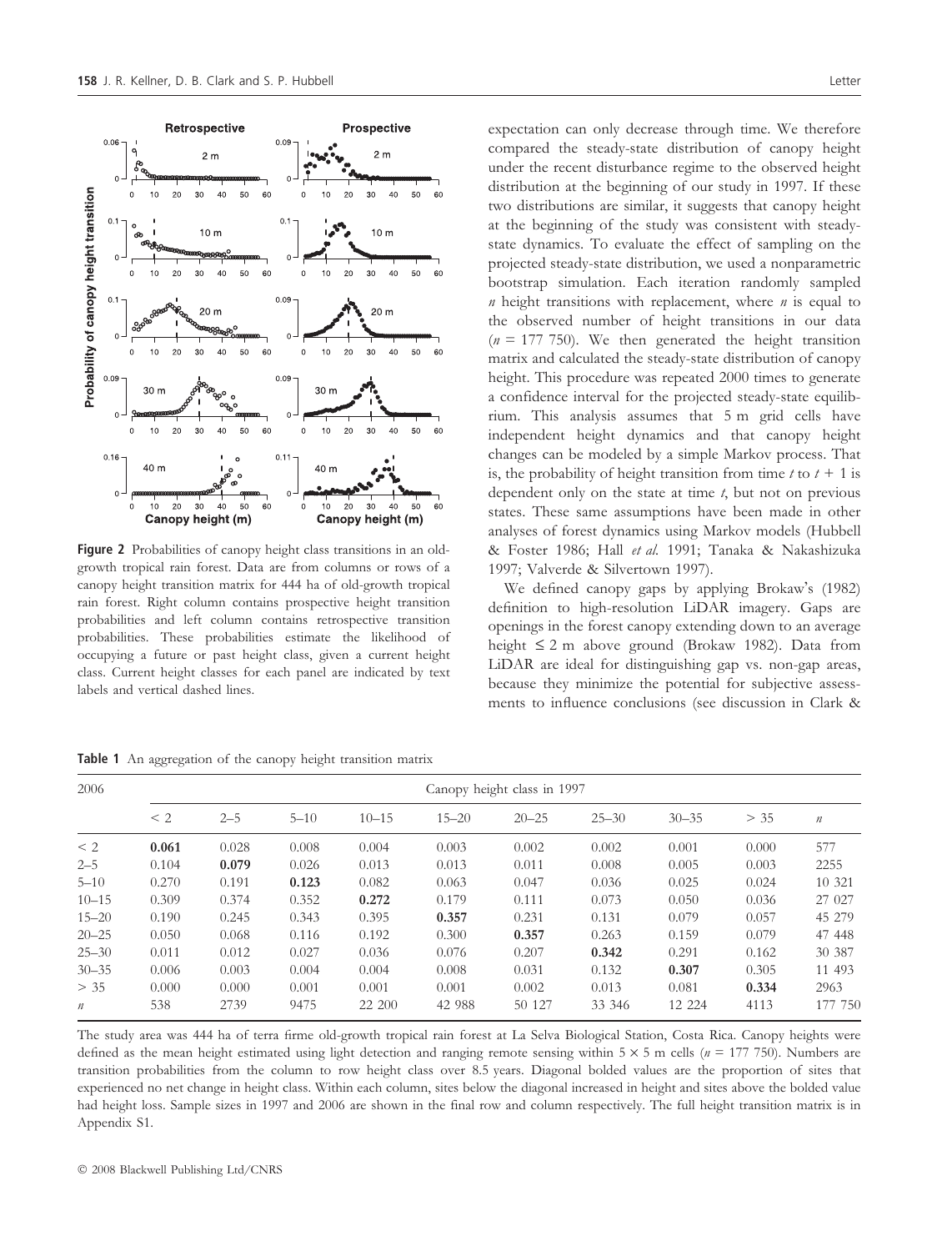Clark 1992) and allow gap definitions to be applied consistently throughout large areas. The smallest gap observable in this study was a  $5 \times 5$  m cell of 25 m<sup>2</sup> (i.e. a single pixel). Any of its eight neighbours with vegetation height  $\leq 2$  m were considered part of the same Brokaw gap.

To characterize the frequency distribution of forest canopy gaps, we used a power-law probability distribution. The Zeta distribution is a discrete probability density. If the number of gaps follows a Zeta distribution with parameter  $\lambda$ , the likelihood that gap size equals the integer  $k$  is:

$$
f(k) = \frac{k^{-\lambda}}{\zeta(\lambda)}\tag{1}
$$

where  $\zeta(\lambda)$  is the Riemann zeta function and is undefined for  $\lambda = 1$ . Larger values of  $\lambda$  are associated with disturbance regimes dominated by small canopy openings, whereas smaller values increase the frequency of large events (Fisher et al. 2008). Because gap areas in our study cannot take on some integer values (i.e. numbers that are not whole multiples of 25 cannot be observed), we expressed gap area as the number of pixels within each canopy gap. This transformation does not affect the shape of the size-frequency distribution, but does allow correct estimation of the powerlaw exponent (Edwards et al. 2007). This distribution is a discrete analog to the continuous Pareto distribution and is appropriate for modelling the frequency of gaps in our sample (Clauset et al. 2007; Edwards et al. 2007; Fisher et al. 2008; White et al. 2008). Because  $f (k)$  cannot be solved analytically, we obtained maximum likelihood estimates (MLE) for  $\lambda$  by minimizing the negative log-likelihood function (White et al. 2008). Standard errors for  $\lambda$  were calculated using 2000 nonparametric bootstrap samples (Clark 2007).

We evaluated the goodness of fit of the power-law Zeta distribution using 2000 parametric bootstrap simulations. Each simulation generated a distribution of gap sizes under the Zeta distribution with a scaling parameter equal to the MLE from the observed data and sample size equal to the observed sample size. Because the simulated data meet the assumptions of the model, comparison of the observed model likelihood to the distribution of likelihoods from simulated data provides a measure of goodness of fit that is similar to Akaike's information criterion (AIC) (Burnham & Anderson 2002). Smaller values of the negative log likelihood indicate a better fit. If the observed likelihood is significantly larger than the expected value under the simulations, it would suggest a poor fit of the model to the data. We therefore calculated a one-tailed P-value by computing the probability of observing a result  $\ge$  the observed model likelihood within the 2000 simulations.

We conducted field studies to determine whether data from LiDAR produced results that were consistent with ground-based sampling and to ask whether the frequency distribution of canopy gaps from 0.5 ha plots was representative of landscape forest dynamics. We measured canopy height within 18 0.5 ha plots (Fig. 1). Each plot is  $100 \times 50$  m, and was randomly sited within old-growth forest but stratified by dominant topographic and fertility gradients (Clark & Clark 2000). Measurements of vegetation height ( $\pm$  1 cm) between 1.50 m and 15.00 m were made on  $a$  5  $\times$  5 m grid in each plot using a Hastings measuring pole between June and August 2006. At each location on the  $5 \times 5$  m grid, the height measurement was the maximum vegetation height vertically above the point of measurement. Field technicians visualized a  $2 \times 2$  m quadrat projected upward to the canopy using a hand-held clinometer. Holes in the forest canopy that were smaller than  $2 \times 2$  m were treated as closed canopy. Sites with vegetation height outside the measurable range were given discrete classifications (i.e.  $\leq$  1.50 m' or  $\geq$  15.00 m'). There were 231 height measurements within each 0.5 ha plot and a total of 4158 vegetation height measurements were compared to LiDAR data.

To assess the ability of 0.5 ha plots to obtain unbiased estimates of the gap size frequency distribution, we identified gaps in the forest canopy within each plot using the same criteria applied to LiDAR data. Each site on the  $5 \times 5$  m field sampling grid within each plot was classified as 'gap' or 'non-gap' based on the point estimate of vegetation height. Sites with field measured vegetation height  $\leq 2$  m were in Brokaw gaps and adjacent gap sites were part of the same individual gap.

We anticipated that the largest forest gaps might not be represented in 0.5 ha plots (Fearnside 2000; Clark 2004a; Fisher et al. 2008). Such an outcome is expected based on the smaller area sampled on the ground (9 ha) compared to the landscape (444 ha), because the largest forest gaps are rare, but could also occur if there is systematic bias between smaller samples and larger spatial scales (Fisher et al. 2008). We used simulations to determine whether gap size frequency distributions were significantly different between 0.5 ha plots and the old-growth landscape. Each simulation selected a random sample of *n* Brokaw gaps from the larger number observed using LiDAR in 2006 and estimated the parameter  $\lambda$  of the power-law frequency distribution, where  $n$  is the number of Brokaw gaps identified within plots using field methods. This process was repeated 2000 times to generate confidence intervals for the expected value of  $\lambda$ under the null hypothesis of no systematic difference between 0.5 ha plots and the old-growth landscape. Because bias should omit the largest forest gaps from plot-based samples, it would produce a larger value for  $\lambda$  in plots relative to the landscape. We therefore computed the onetailed P-value corresponding to the probability of observing a value for  $\lambda$  within the 2000 simulations that is  $\geq$  the observed value within plots. The analysis allowed us to test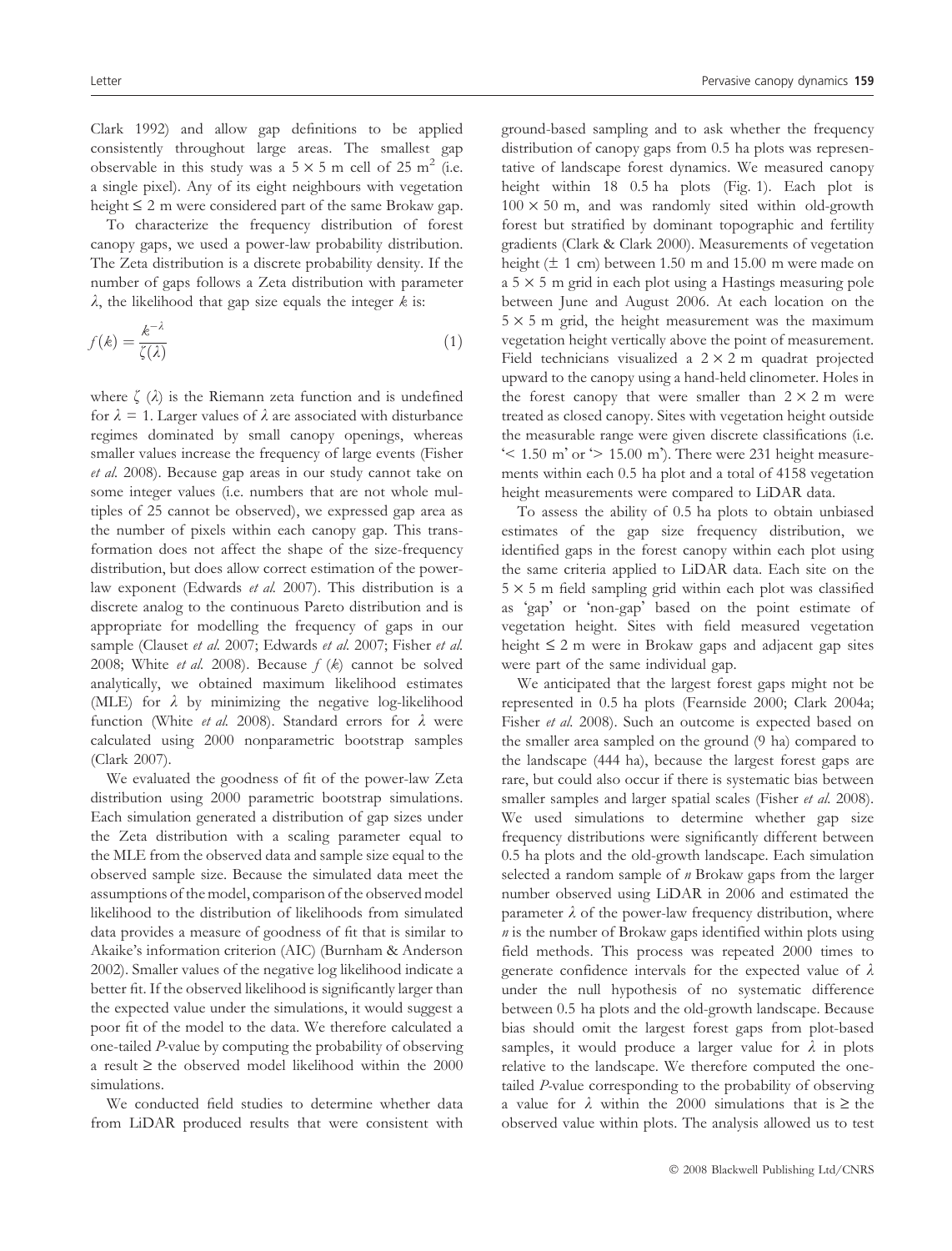the hypothesis that the absence of the largest gaps within plots is a sampling artifact. All statistical analyses and simulations were conducted using the R language and environment for statistical computing version 2.7.2 (R Development Core Team, 2008).

#### RESULTS

Pervasive local height changes figure prominently in the dynamics of this forest (Fig. 2). Thirty-nine percent of the old-growth landscape (173.8 ha) had net height changes > 5 m, of which 18.5% (82.3 ha) were height increases and 20.6% (91.5 ha) height decreases. Most canopy gaps were produced by vegetation below the main canopy and not by taller canopy or emergent trees (Table 1, c.f. values in the first row, i.e. gaps  $\leq 2$  m in height in 2006, were produced by transitions from lower height classes in 1997). Many height losses were not large enough to form gaps  $\leq 2$  m after 8.5 years (Table 1, c.f. the relatively high probability of height loss above the diagonal and below the first row). The distribution of canopy height change had  $c$ . equal numbers of positive and negative transitions and mean change to canopy height between 1997 and 2006 was  $-0.32$  m  $\pm$  6.80 SD (Fig. 3).

Less than 1% of the landscape was in Brokaw gaps in both 1997 and 2006. There were 304 gaps within 444 ha of old-growth forest in 1997 and 282 gaps in 2006 (mean gap densities were 0.68 and 0.63 gaps  $ha^{-1}$  in 1997 and 2006, Table S1). Gaps were transient features over the 8.5 year study interval. Out of 1.35 ha that were within gaps  $\leq 2$  m at the beginning of the study, only 0.08 ha were also in gaps after 8.5 years. The remaining 1.26 ha (94%) recruited to higher canopy positions and an additional 1.36 ha of new gaps were formed. Size distributions of gaps identified using LiDAR had medians of 25  $m<sup>2</sup>$  in both years. This is equal to the smallest observable gap size in our data and is commonly observed in gap size frequency distributions (Hubbell & Foster 1986; Fisher et al. 2008).

The frequency of gap sizes was well-predicted by a power-law (P for 1997 gap sizes  $= 0.482$ , P for 2006 gap sizes = 0.511, P for 2006 field measurements = 0.450, goodness of fit tests based on 2000 bootstrap simulations; Fig. 4). Most gaps in the forest canopy were small (Table S2). Maximum likelihood estimates of  $\lambda$  were 2.34  $\pm$  0.07 (SE), 2.24  $\pm$  0.08 (SE) and 2.68  $\pm$  1.09 (SE) in 1997, 2006 and 2006 field measurements respectively. There were 30 gaps identified within 18 0.5 ha plots using field methods and median gap size was  $25 \text{ m}^2$ . Comparison of frequency distributions of gaps from field and LiDAR data shows that the proportion of gaps of smaller sizes within plots was representative of their abundance throughout the landscape (Figs. 4, 5), although gaps  $> 125$  m<sup>2</sup> were not represented within field data. However, simulations



Figure 3 Distributions of canopy height and canopy height change in and old-growth topical rain forest. Dashed lines are the observed distributions of canopy height in 1997 and 2006 using data from light detection and ranging (LiDAR) remote sensing. The shaded region shows the minimum and maximum values for the expected steady-state equilibrium based on the dominant right-hand eligenvector of a height transition matrix and 2000 nonparametric bootstrap simulations. The histogram is the distribution of changes to canopy height from 177,750 observations of net height change over 8.5 years.

demonstrate that the absence of gaps  $> 125 \text{ m}^2$  within plots is probably a consequence of the smaller area sampled (9 ha vs. 444 ha), rather than systematic bias, because larger gaps are rare within the old-growth landscape and the MLE of the power-law exponent is marginally significantly different between plots and the old-growth landscape in 2006 (onetailed  $P = 0.069$ , based on 2000 nonparametric bootstrap samples). No comparison was made between field measurements and 1997 LiDAR data because our plot-based field measurements did not commence until after the 1997 LiDAR data collection.

The dominant right-hand eigenvector of the height transition matrix was similar to the observed distribution of canopy height in 1997 (Fig. 3). Because our analysis is based on two time points, differences between the observed distributions of canopy height and the steady state expectation can only decrease through time (Fig. 3). However, similarity between the distribution of canopy height in 1997 and the steady-state expectation suggests that canopy height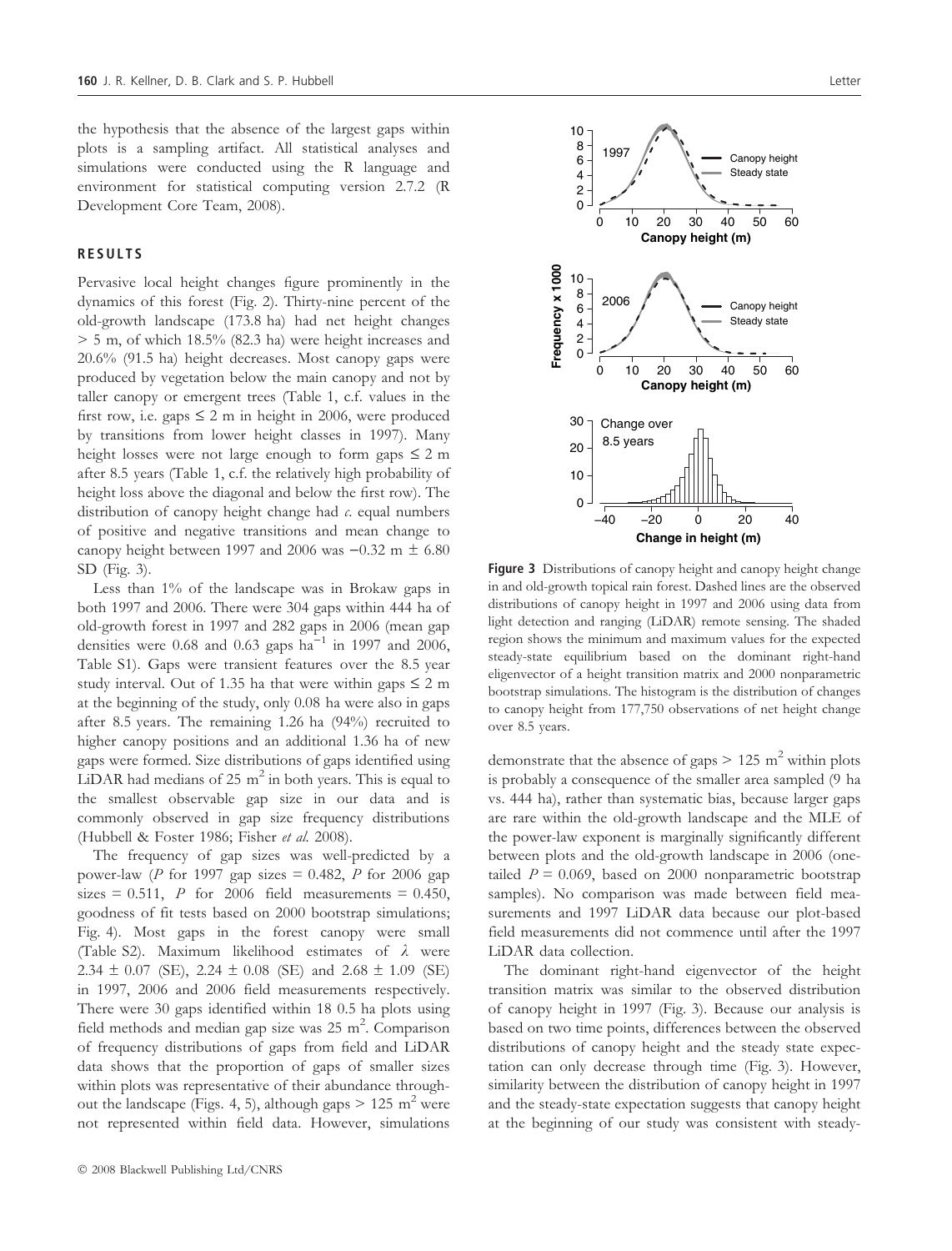



Figure 4 Size frequency distributions of canopy gaps in an oldgrowth tropical rain forest. The expected number of gaps of each size is indicated by dashed lines, with a small horizontal offset for clarity. Expected values are based on the maximum likelihood estimate for the power-law Zeta distribution fitted to the data and the observed sample size.

state dynamics. Although absolute differences between the observed distributions of canopy height and the steady-state expectation were small in magnitude, simulations indicate that observed height distributions differed from the steadystate expectation at some canopy positions (Fig. 3). Equilibrium mean canopy height under the recent 8.5-year disturbance regime is 19.6 m  $\pm$  6.7 SD, a height loss of 1.3 m from the observed distribution in 1997 and 0.7 m from 2006 (Fig. 3). Height variance was greater in 1997 (7.1 SD) and 2006 (6.9 SD) than the equilibrium expectation (6.7 SD).

Based on a data set of 4184 ground-surveyed control points, the relationship between field and LiDAR estimates of ground elevation is: field measured elevation (m) =  $0.999 \times$  LiDAR predicted elevation (m) - 0.406 m,  $P_{\text{intercept}}$  < 0.001  $P_{\text{slope}}$  < 0.001,  $r^2 = 0.994$ , RMSE = 1.85 m. There was a strong positive relationship between the proportion of vegetation height < 15.00 m identified using LiDAR and field measurements within 18 0.5 ha plots: proportion from  $LiDAR = 0.134 + 0.737 \times$  proportion from field measurements,  $P_{\text{intercept}} < 0.001 P_{\text{slope}} < 0.001$ ,  $r^2 = 0.859$ , RMSE = 0.027,  $n = 18$  (Fig. 5).



Figure 5 Validation of remote measurements in an old-growth tropical rain forest. The proportion of canopy height measurements < 15.00 m within 18 0.5 ha plots is highly correlated using field measurements and light detection and ranging (LiDAR) remote sensing. Canopy gaps  $> 125$  m<sup>2</sup> were not represented in plots, but simulations suggest this is an artifact of the smaller area sampled, because larger gaps are rare within the old-growth landscape and the MLE of the power-law exponent is marginally significantly different between plots and the old-growth landscape (one-tailed  $P = 0.069$ , based on 2000 nonparametric bootstrap samples).

#### **DISCUSSION**

We used data from airborne LiDAR remote sensing to quantify the structure and dynamics of an old-growth tropical rain forest landscape. These sensors provide spatially detailed measurements of canopy height and ground elevation by recording the return-time of reflected laser pulses and generate opportunities to characterize the dynamics of forest ecosystems on landscapes. Our results demonstrate that pervasive canopy height changes figure prominently in the dynamics of this forest (Fig. 2). Most canopy gaps were produced by vegetation that was shorter than the main canopy layer and not by taller canopy trees, suggesting that repeated disturbance events contribute to formation of gaps  $\leq 2$  m in height. However, at larger spatial scales (hundreds of ha), size frequency distributions of canopy gaps were similar at two points in time separated by 8.5 years (Fig. 4) and changes to canopy height that were analysed using a height transition matrix demonstrate that the distribution of canopy height at the beginning of our study was close to the steady-state equilibrium expectation (Fig. 3).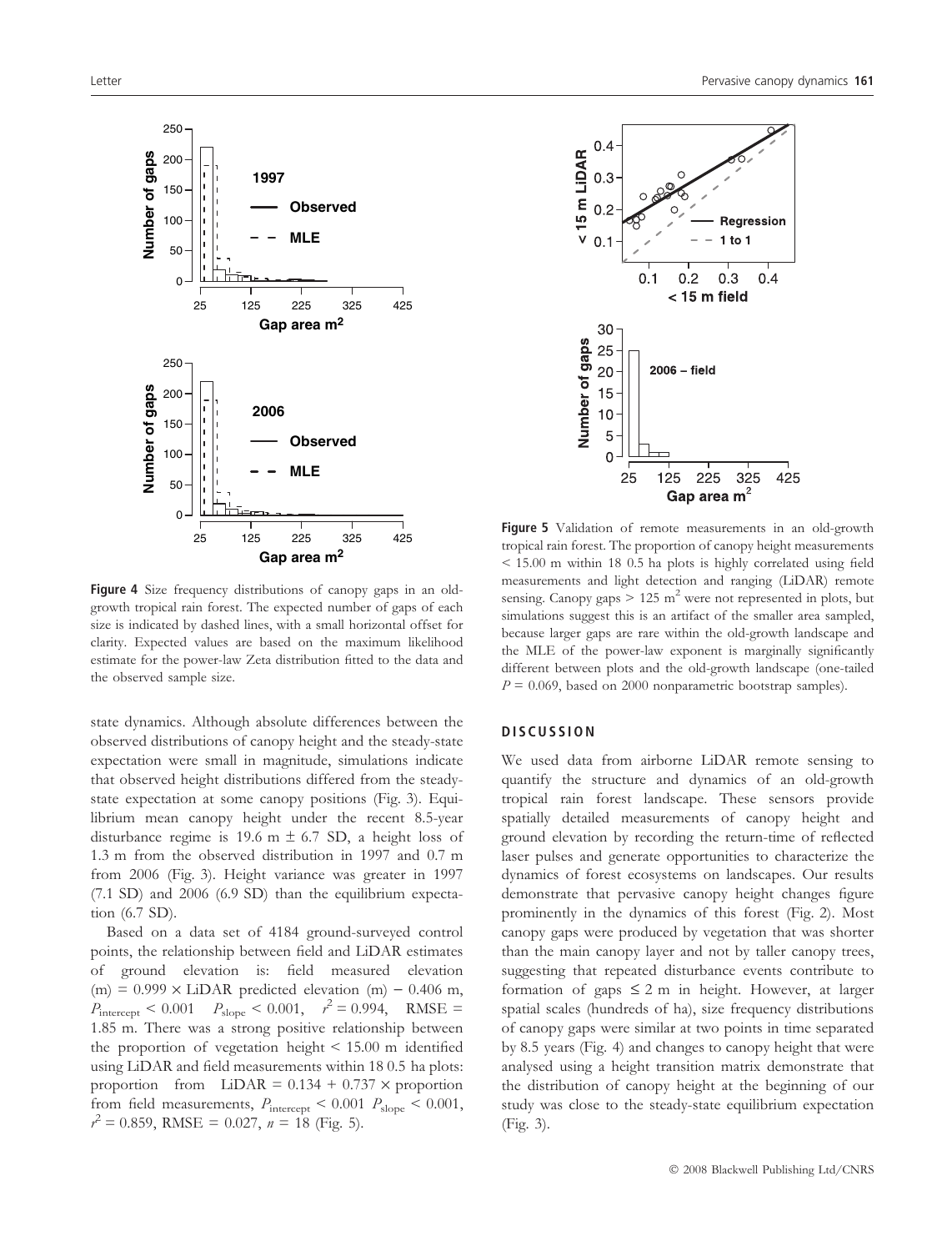Characterizing the distribution of canopy height change on a forested landscape provides insights into the dynamics of disturbance and regeneration at large spatial scales. We developed predictions for the shape of the distribution of canopy height change under three simple scenarios of disturbance and regeneration that could be operating in the Atlantic lowlands of Costa Rica. If the old-growth landscape is recovering from previous disturbance, most height changes would be positive, and the distribution could be right skewed. In contrast, a landscape that has experienced catastrophic disturbance between height measurements could have a leftskewed distribution of canopy height change, as height losses associated with canopy damage and mortality would occur more frequently than increases under this scenario. If changes to canopy height were close to the steady-state equilibrium, height increases and decreases should occur with similar frequency and the distribution would be symmetric with an expected value close to zero. The empirical distribution of changes to canopy height calculated using data from LiDAR over 8.5 years most closely resembled our prediction for steady-state dynamics. Height increases and decreases occurred with similar frequency throughout the old-growth landscape and the mean change to canopy height was  $-0.32$  m over 8.5 years (Fig. 3).

These findings suggest differences may exist in the dynamics of disturbance and regeneration in the Atlantic lowlands of Costa Rica and elsewhere in the Neotropics, where studies have argued that mortality rates are increasing and biomass accumulating throughout large areas (Phillips & Gentry 1994; Phillips 1998). Our findings and other recent work at this site (Clark et al. 2003), suggest that canopy height in the old-growth landscape is close to the projected steady-state equilibrium under the recent disturbance regime. Comparison of the steady-state distribution of canopy height with the observed distribution at the beginning of our study indicates small, though potentially meaningful, differences. If transition probabilities observed over the 8.5-year interval remain similar, subcanopy sites would increase in frequency and mean canopy height would decrease through loss of the tallest forest trees (Fig. 3). This indicates that the tallest trees lost height or died during the 8.5 year study and have not yet been replaced.

There are at least three caveats to our interpretation of canopy height changes. First, the degree of natural variability in canopy dynamics for an old-growth landscape is almost completely unknown. Small but ecologically meaningful changes could be obscured by our data and more frequent or longer term observations may be required to identify significant trends. For example, the observed 0.32 m decrease to mean canopy height between 1997 and 2006 is probably approaching the degree of measurement error in our study. Under ideal conditions, LiDAR height measurements are unbiased and precision is < 15 cm. But oldgrowth rain forests on undulating terrain are not ideal conditions. Extensive field studies and comparison of 4184 field measurements of subcanopy ground elevation and 4158 field measurements of canopy height to data from LiDAR demonstrate that LiDAR measurements of ground elevation and canopy height are highly precise and accurate under the range of conditions within old-growth forest in this study, but we lack the capacity to obtain field measurements that are sufficiently more precise than LiDAR data, as well as a process-based sampling model, to fully characterize the consequences of measurement error from two LiDAR systems on our conclusions. Nonetheless, if the observed rate of decrease in canopy height  $(3.7 \text{ cm year}^{-1})$  continued for several decades, it would have significant impacts on forest structure and carbon balance.

Second, whereas most previous studies of forest dynamics are based on measurements of diameter growth and individuals in permanent inventory plots, our conclusions are from changes to canopy height observed using LiDAR remote sensing. These two approaches may not produce similar inferences if changes to mean canopy height are not associated with productivity as measured by diameter growth. It seems likely that changes to productivity should be associated with canopy dynamics. Positive allometric relationships between tree height, stem diameter and biomass are the basis for inferring above-ground biomass from diameter measurements (Brown 1997; Enquist & Niklas 2001) and numerous remote sensing studies have shown that canopy height can be a strong predictor of fieldmeasured above-ground biomass under a wide range of structural conditions (Lefsky et al. 2002; Drake et al. 2003).

Third, interpretation of the distribution of canopy height change is sensitive to the timing of previous disturbance. If a severe event produced widespread canopy damage prior to the first census in our study and the landscape were recovering from this disturbance, most sites would increase in height during our transition interval. However, even if a disturbance occurred after the first canopy height census and the landscape were recovering for most of the study, most net height changes could be negative, even though the landscape had been gaining height and is thus regenerating in our terms.

The pervasive local height changes observed in this study were unanticipated based on a classical understanding of the gap disturbance regime (Brokaw 1982, 1985; Hubbell & Foster 1986). We examined properties of a height transition matrix whose elements describe the empirical probability of transition between 1 m column and row height classes. Columns of the transition matrix can be interpreted as prospective height transition probabilities, because they represent the likelihood of occupying future states, given a current height class (Fig. 2). Rows can be interpreted as retrospective projections of height transitions, because they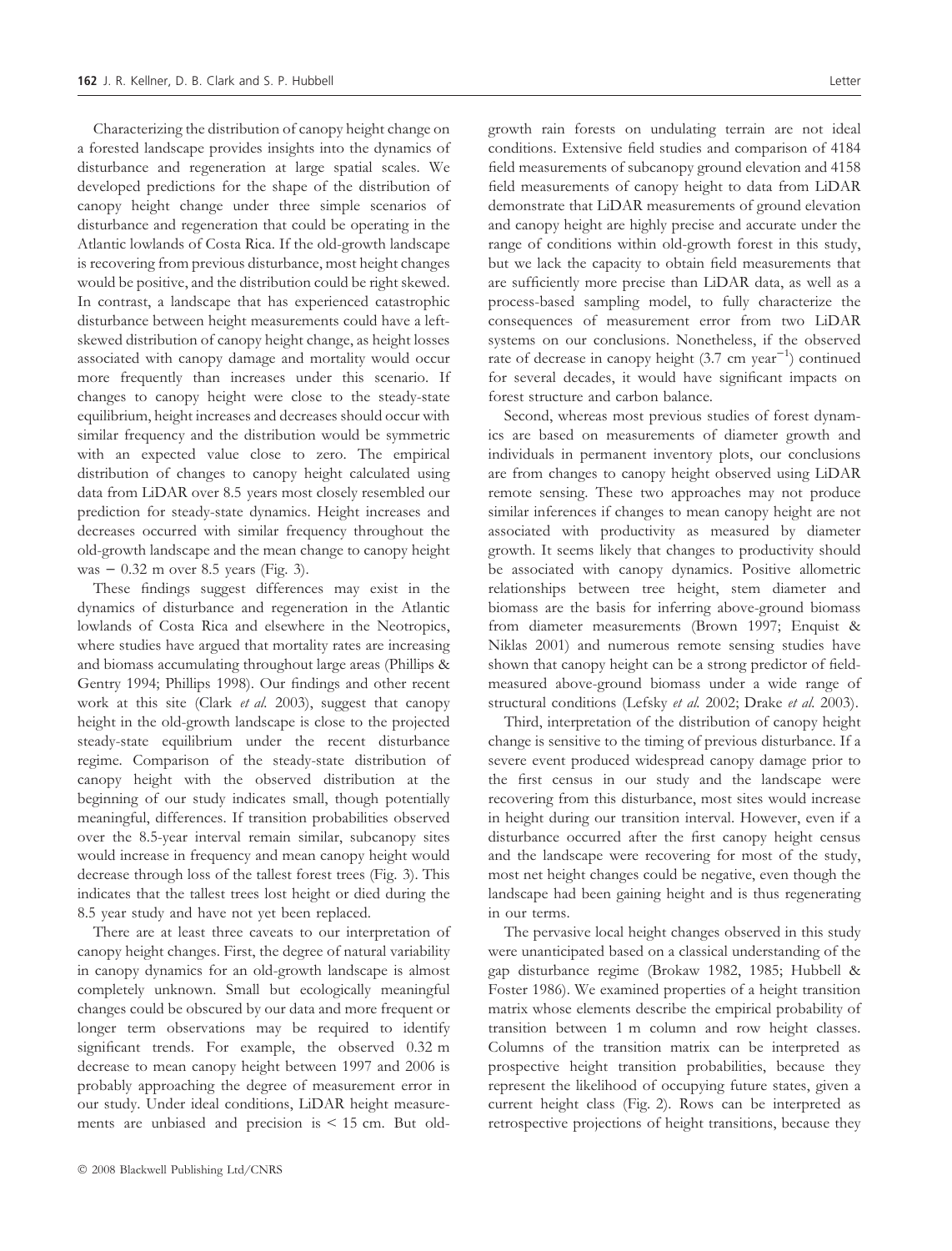describe probabilities of occupying past states, given a current height class (Fig. 2). Out of the 3136 height class transitions that were possible, 1788 of them were observed during 8.5 years (Appendix S1). Because these transition probabilities are calculated using net height changes over the study interval, they underestimate the total frequency of height transitions that occurred. For example, for sites > 20 m tall in 1997, the probability of producing a canopy  $gap \leq 2$  m in height is only 0.005 (Table 1). The true figure is probably higher, as vertical height growth of 1–4 m per year is common in high-light environments at La Selva (Clark & Clark 2001) and small gaps created early in the study interval are likely to have become filled through upward or lateral growth. Nonetheless, canopy gaps were more likely to be produced by vegetation that was shorter than the main canopy layer, rather than by taller canopy trees. This finding is consistent with earlier work at the same site that has shown erratic trajectories characterize upward height growth in juvenile trees (Clark & Clark 2001). Many height changes also occurred in the upper canopy and were not severe enough to form openings that extended to ground level after 8.5 years. Thus, canopy height and canopy height changes are continuously distributed in nature and gaps at ground level are near one extreme in a spectrum of forest dynamics.

This study demonstrates the capacity of LiDAR remote sensing to produce measurements of forest structure and dynamics that are consistent with ground-based field data in a lowland Neotropical rain forest. Our findings show how pervasive canopy dynamics can generate short-term stability in a tropical rain forest landscape. The power of the approach is in its ability to rapidly generate spatially explicit measurements of canopy height that are objectively acquired at large spatial scales. Integration of this technology with long-term field studies will provide insights into the causes and consequences of ongoing global changes to forested landscapes.

### ACKNOWLEDGEMENTS

Measurements in the CARBONO plots were partially supported by the Volcán Barva Transect TEAM Project of Conservation International, made possible with a grant from the Gordon and Betty Moore Foundation. Acquisition of LiDAR data was supported by contributions from NSF (SGER 0533575 and 0223284), NASA, the University of Maryland, TEAM and the University of Alberta (Dr Arturo Sánchez). This work was partially funded by a Doctoral Dissertation Improvement Grant from the NSF to JRK and SPH. We gratefully acknowledge logistic support by the Organization for Tropical Studies, the Center for Remote Sensing and Mapping Science, Department of Geography, at The University of Georgia, and the field assistance of paraforesters Leonel Campos and William Miranda. We thank Lisa Donovan, Marguerite Madden, Chris Peterson and three anonymous referees whose comments improved this manuscript.

#### **REFERENCES**

- Asner, G.P., Hughes, R.F., Vitousek, P.M., Knapp, D.E., Kennedy-Bowdoin, T., Boardman, J., Martin, R.E., Eastwood, M. & Green, R.O. (2008). Invasive plants transform the threedimensional structure of rain forests. Proc. Natl Acad. Sci. USA, 105, 4519–4523.
- Brokaw, N.V.L. (1982). The definition of treefall gap and its effect on measures of forest dynamics. Biotropica, 14, 158–160.
- Brokaw, N.V.L. (1985). Gap-phase regeneration in a tropical forest. Ecology, 66, 682–687.
- Brown, S. (1997). Estimating biomass and biomass change of tropical forests: a primer. Forestry Paper 134, FAO, Rome.
- Burnham, K.P. & Anderson, D.R. (2002). Model Selection and Multi-Model Inference. Springer Science + Business Media Inc., New York.
- Caswell, H. (2000). Matrix Population Models: Construction, Analysis, and Interpretation, 1st edition, Sinauer Associates Inc., Sunderland, MA, USA.
- Chambers, J.Q., Fisher, J.I., Zeng, H.C., Chapman, E.L., Baker, D.B. & Hurtt, G.C. (2007). Hurricane Katrina's carbon footprint on U. S. Gulf Coast forests. Science, 318, 1107–1107.
- Chave, J., Condit, R., Lao, S., Caspersen, J.P., Foster, R.B. & Hubbell, S.P. (2003). Spatial and temporal variation of biomass in a tropical forest: results from a large census plot in Panama. J. Ecol., 91, 240–252.
- Chave, J., Condit, R., Muller-Landau, H.C., Thomas, S.C., Ashton, P.S., Bunyavejchewin, S. et al. (2008). Assessing evidence for pervasive alteration in tropical tree communities. PLoS Biol., 6, e45. doi:10.1371/journal.pbio.0060045.
- Clark, D.A. (2002). Are tropical forests an important carbon sink? Reanalysis of the long-term plot data Ecol. Appl., 12, 3-7.
- Clark, D.A. (2004a). Sources or sinks? The responses of tropical forests to current and future climate and atmospheric composition Philos. Trans. R. Soc. Lond., B, Biol. Sci., 359, 477–491.
- Clark, D.A. (2004b). Tropical forests and global warming: slowing it down or speeding it up? Frontiers .Ecol. Environ., 2, 73–80.
- Clark, J.S. (2007). Models for Ecological Data. Princeton University Press, Princeton.
- Clark, D.A. & Clark, D.B. (1992). Life-history diversity of canopy and emergent trees in a Neotropical rain-forest. Ecol. Monogr., 62, 315–344.
- Clark, D.B. & Clark, D.A. (2000). Landscape-scale variation in forest structure and biomass in a tropical rain forest. For. Ecol. Manage., 137, 185–198.
- Clark, D.A. & Clark, D.B. (2001). Getting to the canopy: tree height growth in a neotropical rain forest. Ecology, 82, 1460-1472.
- Clark, D.A., Piper, S.C., Keeling, C.D. & Clark, D.B. (2003). Tropical rain forest tree growth and atmospheric carbon dynamics linked to interannual temperature variation during 1984–2000. Proc. Natl Acad. Sci. USA, 100, 5852–5857.
- Clark, D.B., Castro, C.S., Alvarado, L.D.A. & Read, J.M. (2004a). Quantifying mortality of tropical rain forest trees using highspatial-resolution satellite data. Ecol. Lett., 7, 52-59.